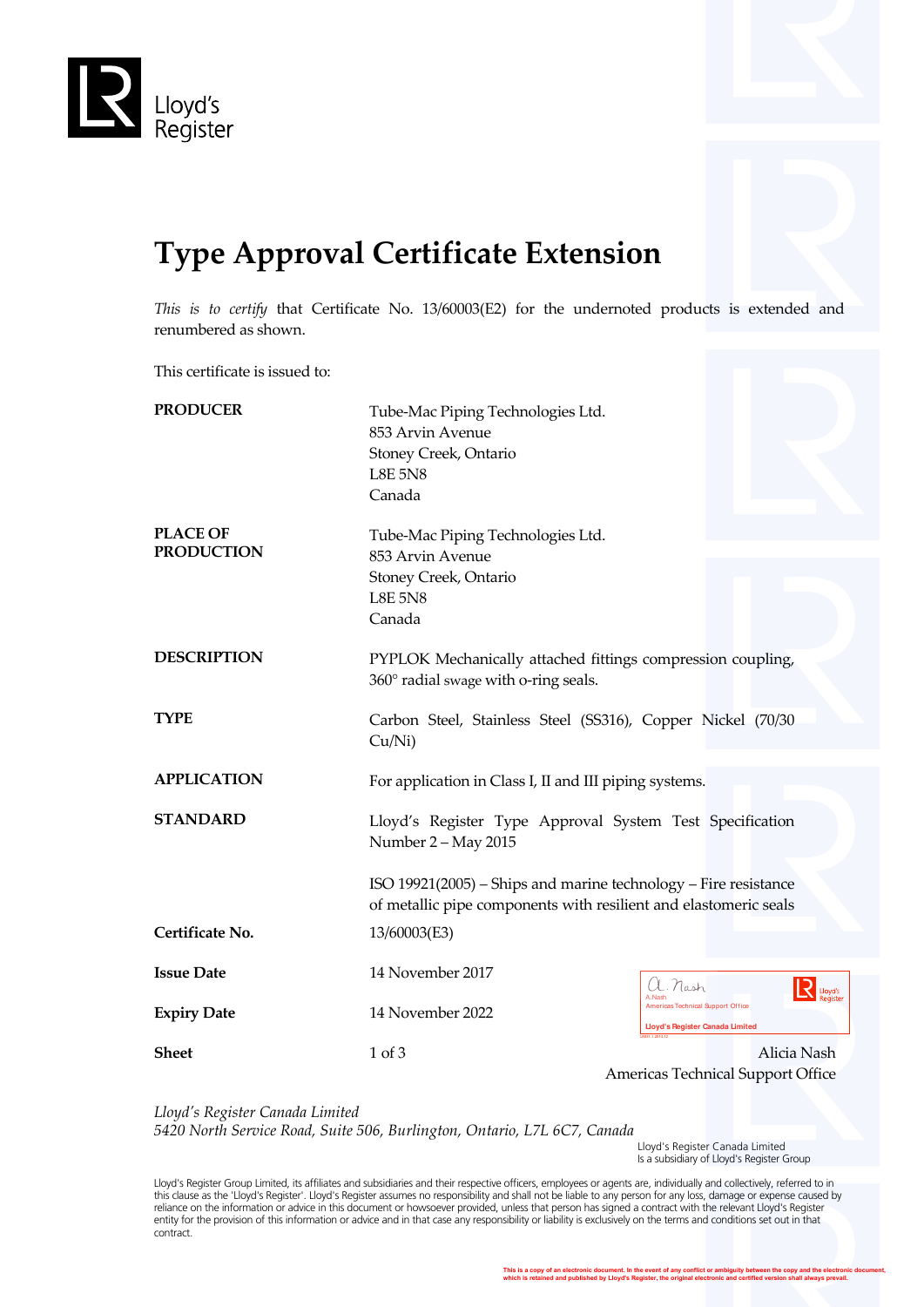

– Test methods

\* Note: Material has not been tested to ISO 19921(2005)

| <b>RATINGS</b> |                       | <b>Diameters</b>                                     | <b>Max Working</b> |
|----------------|-----------------------|------------------------------------------------------|--------------------|
|                |                       |                                                      | Pressure (bar)     |
|                | Carbon Steel          | $NPS - (1/4$ "-3")                                   | $340 - 52$         |
|                |                       | OD Tube $-(1/4'' - 3'')$                             | $390 - 52$         |
|                |                       | Metric $-(6-60$ mm)                                  | $370 - 52$         |
|                |                       | Temp Range of Viton Seals:                           |                    |
|                |                       | -20 $\rm{^{\circ}C}$ to 200 $\rm{^{\circ}C}$         |                    |
|                | Stainless Steel       | $NPS - (1/4$ "-3")                                   | $410 - 52$         |
|                | (SS316)               | OD Tube $-(1/4'' - 3'')$                             | $480 - 52$         |
|                |                       | Metric $-(6 - 60$ mm)                                | $450 - 52$         |
|                |                       |                                                      |                    |
|                |                       | Temp Range of Viton Seals:                           |                    |
|                |                       | -20 $\mathrm{^{\circ}C}$ to 200 $\mathrm{^{\circ}C}$ |                    |
|                | <i>*Copper Nickel</i> | $NPS - (1/4$ "-2 $1/4$ ")                            | $270 - 15$         |
|                | (70/30 CuNi)          | OD Tube $- (1/4'' - 2 1/4'')$                        | $310 - 15$         |
|                |                       | Metric $- (6 - 60$ mm)                               | $290 - 15$         |
|                |                       |                                                      |                    |
|                |                       | $\mathbf{T}$ D (XIII 01.                             |                    |

Temp Range of Viton Seals: -20°C to 200°C

*"This Certificate is not valid for equipment, the design, ratings or operating parameters of which have been varied from the specimen tested. The manufacturer should notify Lloyd's Register Canada Limited of any modification or changes to the equipment in order to obtain a valid certificate."*

| Certificate No.    | 13/60003(E3)     |                                                                                              |
|--------------------|------------------|----------------------------------------------------------------------------------------------|
| <b>Issue Date</b>  | 14 November 2017 | a. Nash<br>Flovas                                                                            |
| <b>Expiry Date</b> | 14 November 2022 | A.Nash<br><b>Americas Technical Support Office</b><br><b>Lloyd's Register Canada Limited</b> |
| <b>Sheet</b>       | $2$ of $3$       | LR031.1.2013.12<br>Alicia Nash                                                               |

| $\therefore$ Mash<br>A.Nash<br>Americas Technical Support Office | Lloyd's<br>Register |
|------------------------------------------------------------------|---------------------|
| Lloyd's Register Canada Limited<br>LR031.1.2013.12               |                     |

Americas Technical Support Office

*Lloyd's Register Canada Limited 5420 North Service Road, Suite 506, Burlington, Ontario, L7L 6C7, Canada*

 Lloyd's Register Canada Limited Is a subsidiary of Lloyd's Register Group

Lloyd's Register Group Limited, its affiliates and subsidiaries and their respective officers, employees or agents are, individually and collectively, referred to in this clause as the 'Lloyd's Register'. Lloyd's Register assumes no responsibility and shall not be liable to any person for any loss, damage or expense caused by<br>reliance on the information or advice in this document or ho entity for the provision of this information or advice and in that case any responsibility or liability is exclusively on the terms and conditions set out in that contract.